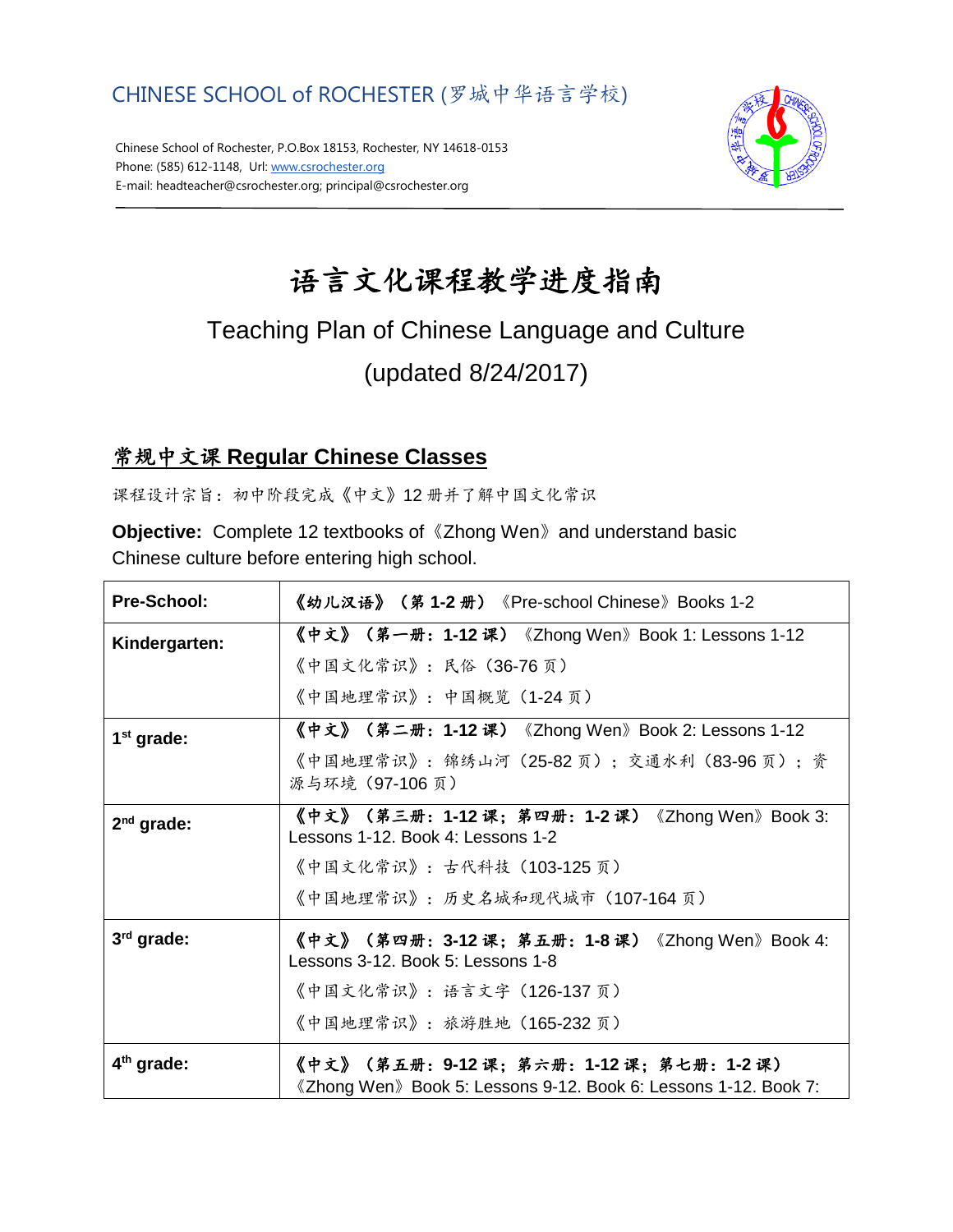CHINESE SCHOOL of ROCHESTER (罗城中华语言学校)



Chinese School of Rochester, P.O.Box 18153, Rochester, NY 14618-0153 Phone: (585) 612-1148, Url[: www.csrochester.org](http://www.csrochester.org/) E-mail: headteacher@csrochester.org; principal@csrochester.org

|                              | Lessons 1-2                                                                                                             |
|------------------------------|-------------------------------------------------------------------------------------------------------------------------|
|                              | 《中国文化常识》:民族(1-35 页);工艺美术(214-243 页);文物<br>(244-260 页)                                                                   |
| $5th$ grade:                 | 《中文》(第七册:3-12 课;第八册:1-8 课)《Zhong Wen》Book 7:<br>Lessons 3-12, Book 8: Lessons 1-8                                       |
|                              | 《中国文化常识》: 文学 (138-161 页); 艺术体育 (162-189 页); 古<br>建筑 (190-213页)                                                          |
| 6 <sup>th</sup> grade:       | 《中文》(第八册:9-12 课;第九册:1-12 课;第十册:1-2 课)<br>《Zhong Wen》Book 8: Lessons 9-12. Book 9: Lessons 1-12. Book 10:<br>Lessons 1-2 |
|                              | 《中国历史常识》:中国古代史(先秦,秦/汉,三国/两晋/南北朝 1-72<br>页)                                                                              |
| $7th$ grade:                 | 《中文》(第十册:3-12 课;第十一册:1-8 课)《Zhong Wen》Book<br>10: Lessons 3-12. Book 11: Lessons 1-8                                    |
|                              | 《中国历史常识》:中国古代史(隋/唐,五代/辽/宋/夏/金/元,明/清 73-<br>146 页)                                                                       |
| 8 <sup>th</sup> grade (毕业班): | 《中文》(第十一册:9-12 课;第十二册:1-12 课)<br>《Zhong Wen》Book 11: Lessons 9-12. Book 12: Lessons 1-12                                |
|                              | 《中国历史常识》:中国近代史(147-196 页);现代中国(197-216<br>页)                                                                            |

注 *1:* 学校将组织七年级学生参加 *YCT* 四级考试*,* 成绩达到百分之八十以上所获毕业证书将印有荣誉称号。

注 *2:* 毕业生可以参加 "高中 *AP* 中文班"准备 *College Board AP Chinese Exam*。

注 *3:* 毕业生亦可申请返校担任助教*(TA),* 本地公立高中将认可其义务工时。

#### 中文外语班 **Chinese as Second Language (CSL) Classes**

| Kindergarten: | 《快乐汉语》(第一册))《Joyful Chinese》Book 1     |
|---------------|----------------------------------------|
|               | 《中国文化常识》: 民俗 (36-76页)                  |
| $1st$ grade:  | 《快乐汉语》(第一册))《Joyful Chinese》Book 1     |
|               | 《中国地理常识》: 中国概览(1-24页); 交通水利(83-96页); 资 |